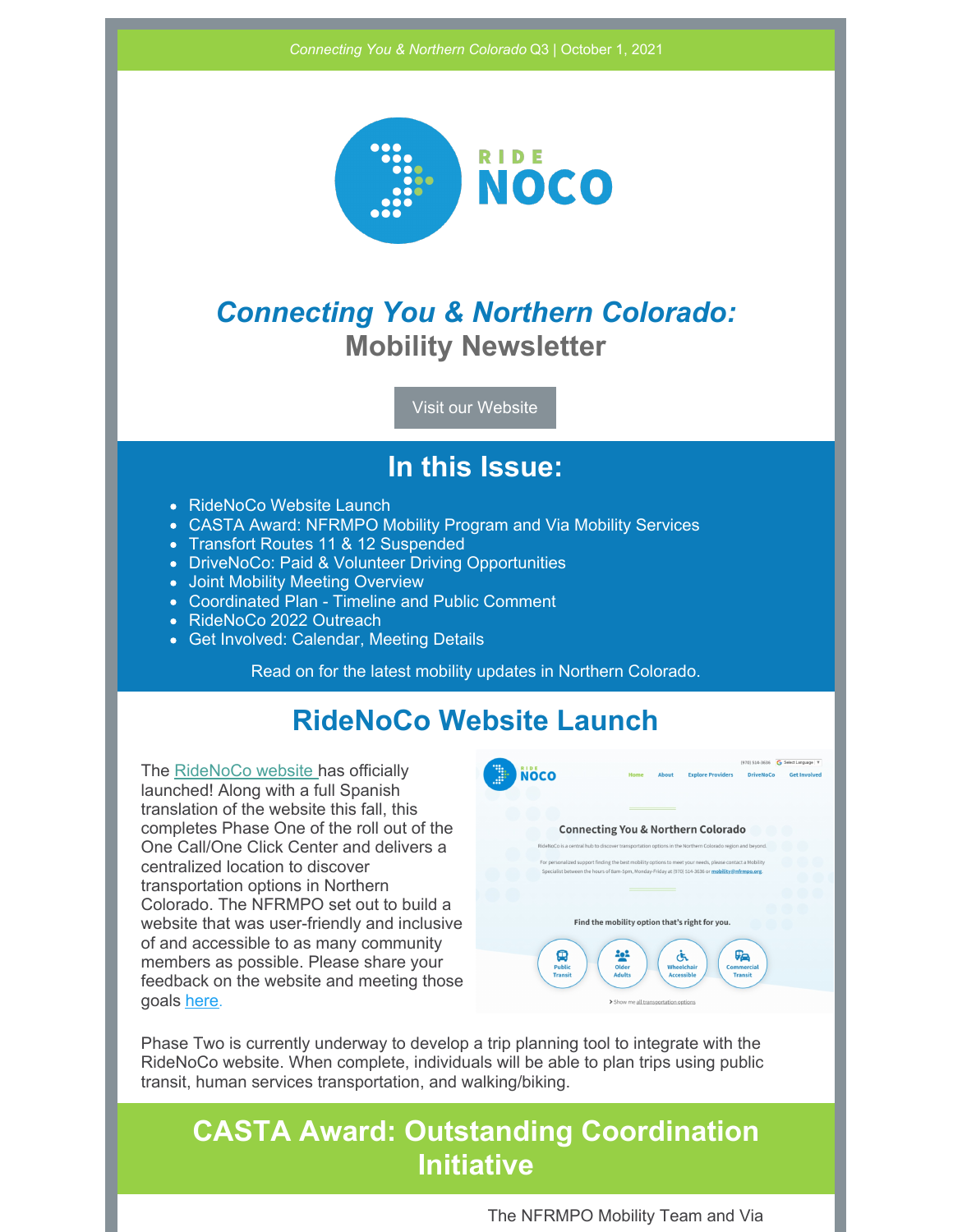

Mobility Services have been recognized by the Colorado Association of Transit Agencies (CASTA) for "Outstanding Coordination Initiative." Via and the NFRMPO have partnered to add service to Southwestern Weld County and Southeastern Larimer County at no charge to riders. This pilot service is supported by Federal Transit Administration (FTA) Section 5311 funds that support rural public transportation.

This pilot launched in August of 2021 and will run until the end of 2021. From August 1st to September 13th, Via registered 30 new riders in the service area and provided 25 trips to 7 riders.

For more details about the Via Pilot Service, [please](https://nfrmpo.org/wp-content/uploads/Press-Release-Via-Pilot-Service-2021_Final.pdf) click here.

To access this service, please contact a Via Mobility Specialist at (303) 444-3043

## **Transfort Routes 11 & 12 Suspended Starting September 27, 2021**

Due to employee shortages, Transfort will temporarily suspend Routes 11 & 12 effective Monday, September 27, until further notice. These routes have low ridership and suspending these routes will help ensure more stable service on other routes.

Additionally, Route 16 service will be reduced to once per hour, whereas it normally operates every 30 minutes. View schedules at <http://ridetransfort.com/routes/route-16> and click on the 'Exceptions' to view Covid-level service.

On-demand taxi service will be available along the suspended routes. All residents can schedule a taxi trip to or from a bus stop along a route that is suspended, or to or from another linked bus stop or transit center.

## **DriveNoCo**

Are you a driver looking for a new employment opportunity? Or maybe a community member eager to help a neighbor in need? DriveNoCo is your resource to find paid and volunteer driving opportunities in Northern Colorado. Serve your community by helping people get where they want and need to go!

**Transportation Providers:** DriveNoCo wants to recognize the hard work of your drivers! Please submit a nomination for the first-ever "Driver of the Quarter" to be featured in our next newsletter! Submit your nominations to hjohnson@nfrmpo.org by December 1, 2021.

**Volunteer Driving Opportunities:**

**TRANSFORT** 

[60+Ride](https://60plusride.org/get-involved/)

[RAFT](https://berthoudraft.org/volunteer-to-be-a-driver/)

**[SAINT](http://saintvolunteertransportation.org/drive.php)** 

Via Mobility [Volunteers](https://docs.google.com/forms/d/e/1FAIpQLSeMLAQGZ2qkZ0izsS-vvYwzRVUwA7Sve12pAT9eu2iYnLeeYA/viewform)

**Paid Driving Opportunities:**

GET: Part [Time](https://elvp.fa.us2.oraclecloud.com/hcmUI/CandidateExperience/en/sites/CX/requisitions/preview/215) & [3/4](https://elvp.fa.us2.oraclecloud.com/hcmUI/CandidateExperience/en/sites/CX/requisitions/preview/216) **[Time](https://elvp.fa.us2.oraclecloud.com/hcmUI/CandidateExperience/en/sites/CX/requisitions/preview/216)**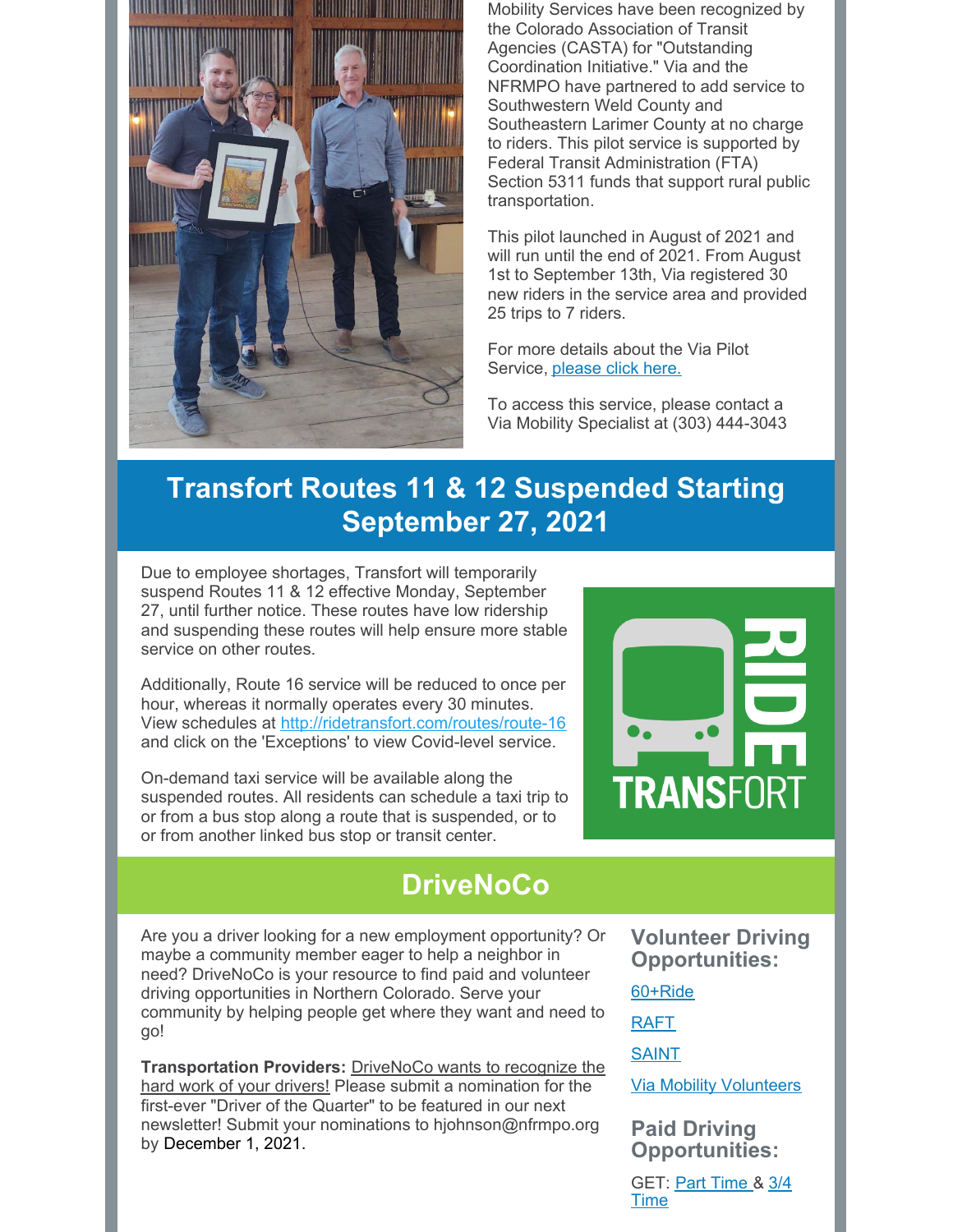[Heart&Soul](http://heartandsoulparatransit.com/careers/) **[Transfort](https://fcgov.csod.com/ux/ats/careersite/12/home/requisition/2562?c=fcgov)** [zTrip](https://www.ztrip.com/drive-with-ztrip/) Via Mobility [Services](https://viacolorado.org/work-with-us/careers/)



## **Joint Mobility Meeting**



On August 24th 2021, the Larimer County and Weld County Mobility Committees convened together for the first time for a regional Joint Mobility meeting at the Windsor-Severance Library in Windsor.

35 attendees participated in the hybrid meeting either in-person or virtually to provide input on the update to the Coordinated Public Transit/Human Services Transportation Plan, learn more about the roll out of RideNoCo, as well as discuss strategies to further foster regional coordination and collaboration.

The NFRMPO Mobility Team wants to continue enhancing regional mobility coordination efforts. If you attended the Joint Mobility Committee meeting, please fill out this survey to give feedback about the Coordinated Plan and to improve future Joint Mobility Meetings.

- Watch the [Meeting](https://youtu.be/2Q_aqbouRcw) Online
- Provide Feedback for future Joint Mobility Meetings and the [Coordinated](https://forms.gle/ZoPAf6N2wgAme56s6) Plan **Update**

## **Coordinated Plan Update: Timeline and Public Comment**

Every four years, the NFRMPO completes the Coordinated Public Transit/Human Services Transportation Plan, known as the Coordinated Plan for short, on behalf of transit agencies in the region. In this effort, NFRMPO staff work with the local transit agencies, Larimer County Mobility Committee (LCMC), Weld County Mobility Committee (WCMC), and stakeholders around the region to identify the existing mobility options and gaps for older adults, individuals with disabilities, and low income individuals.

The 2021 Coordinated Plan has been under development since October 2020 with feedback and input collected through surveys, community conversations, and the LCMC and WCMC. The 2021 [Coordinated](https://nfrmpo.org/public-comment/) Plan was released for 30-day public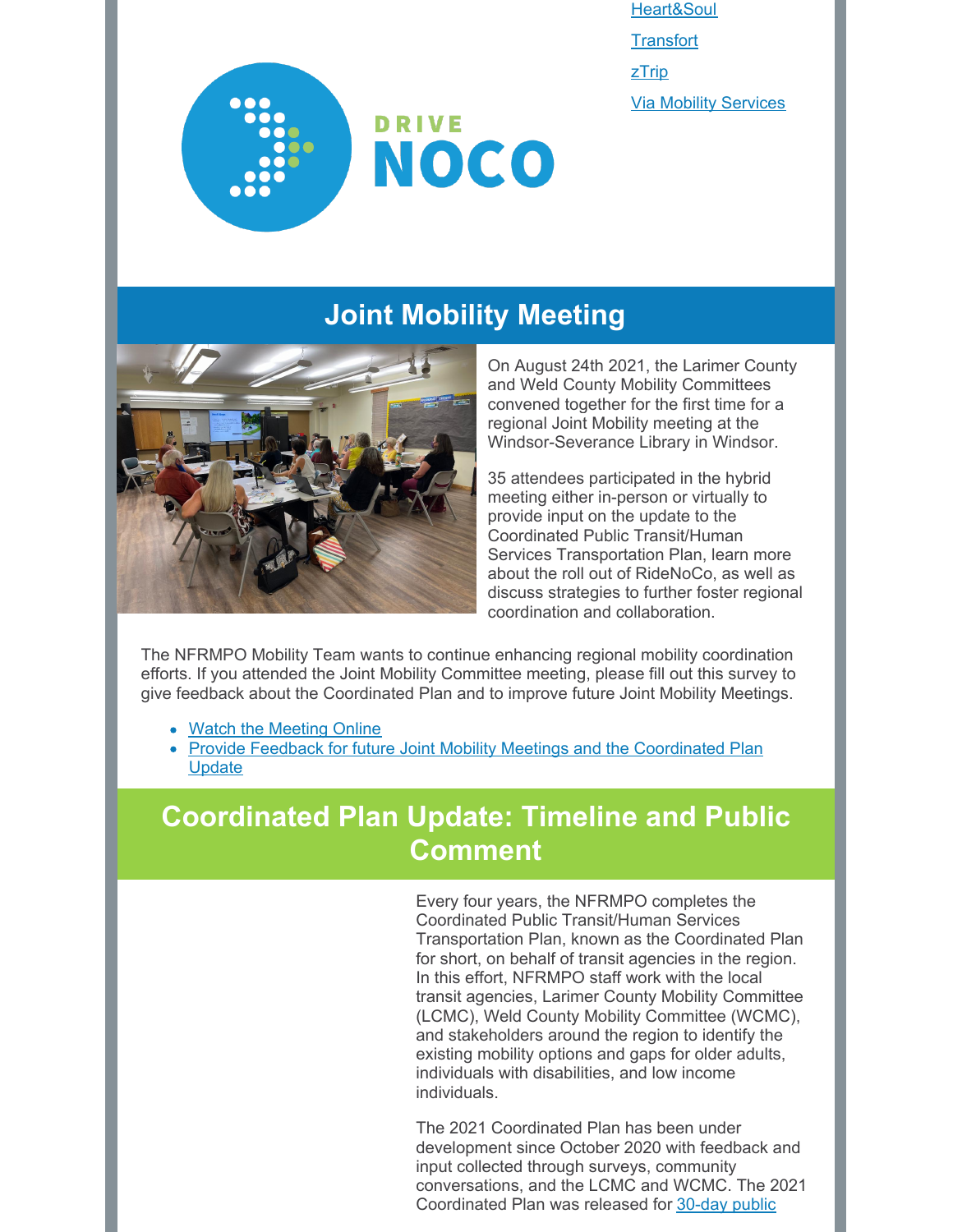

comment on September 22nd and is open through October 22nd, 2021. Comments received will be incorporated into the plan, which will then be approved by both the LCMC and WCMC in October and November, with final adoption of the plan by the NFRMPO Planning Council at their December 2, 2021 meeting.

Let us know what you think by emailing [agordon@nfrmpo.org](mailto:agordon@nfrmpo.org).

# **Bring RideNoCo to your Organization**



With the RideNoCo website and call center having launched, the NFRMPO Mobility Team would love to meet with your agency and clients to share how RideNoCo can be a resource and partner in helping people meet their mobility needs in the region. Please reach out to RideNoCo at mobility@nfrmpo.org or (970) 514-3636 if you would like NFRMPO staff to met with your organization or provide outreach materials.

#### **Get Involved with NFRMPO**



North Front Range Metropolitan Planning Organization

See what's happening at the NFRMPO and join us virtually at one of our upcoming events or meetings. For a comprehensive and up to date calendar of events, visit [https://nfrmpo.org/calendar](https://nfrmpo.org/calendar/), and to download meeting materials, visit [https://nfrmpo.org/meeting-materials](https://nfrmpo.org/meeting-materials/).

Due to the current circumstances regarding COVID-19 many meetings are being conducted virtually or a hybrid of virtual and in-person. Please check our **Events [Calendar](https://nfrmpo.org/calendar/)** for the most up to date information.

**Upcoming Mobility Meetings**